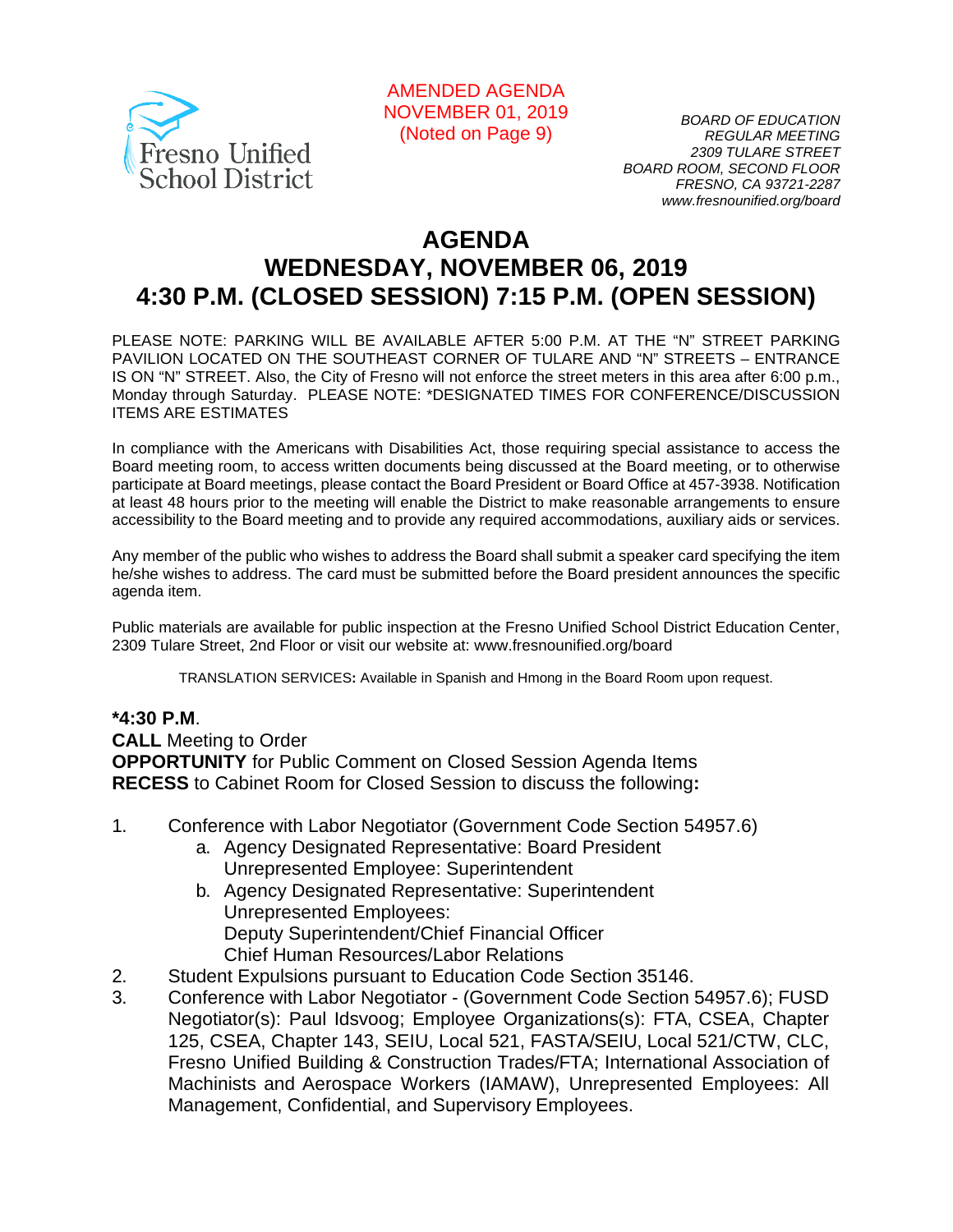# **CLOSED SESSION –** *continued*

- 4. Public Employee Discipline/Dismissal/Release/Reassignment/Resignation.
- 5. Public Employment/Appointment (Government Code Section 54957).
- 6. Conference with Legal Counsel Anticipated/Pending/Threatened Litigation (Government Code Section 54956.9(d)(2)).
	- a. Potential Case: One (1)
- 7. Conference with Legal Counsel Existing Litigation (Government Code Section 54956.9(d)(1)).
	- a. Risk Management Litigation Report
- 8. Conference with Legal Counsel Anticipated/Pending/Threatened Litigation (Government Code Section 54956.9(d)(2)).
	- a. Claim against Fresno Unified regarding incident at Bullard High School on January 11, 2019, involving student represented by Attorney R. Bonakdar (see agenda item 6a on October 16, 2019)
- **7:15 P.M., RECONVENE** and report action taken during Closed Session, if any.

### **PLEDGE OF ALLEGIANCE**

Sonya "Stephany" Herrera a student from Addicott Elementary School will lead the flag salute.

#### **HEAR Reports from Student Board Representatives**

An opportunity is provided to hear comments/reports from Student Board Representatives from Cambridge High School. Contact person: Kim Mecum, telephone 457-3731.

#### **HEAR Report from Superintendent**

#### **BOARD/SUPERINTENDENT COMMUNICATION**

#### **OPPORTUNITY for Public Comment on Consent Agenda Items**

**ALL CONSENT AGENDA** items are considered to be routine by the Board of Education and will be enacted by one motion. There will be no separate discussion of items unless a Board member so requests, in which event, the item(s) will be considered following approval of the Consent Agenda.

#### **A. CONSENT AGENDA**

#### **A-1, APPROVE Personnel List**

Included in the Board binders is the Personnel List, Appendix A, as submitted. The Superintendent recommends approval. Contact person: Paul Idsvoog, telephone 457-3548.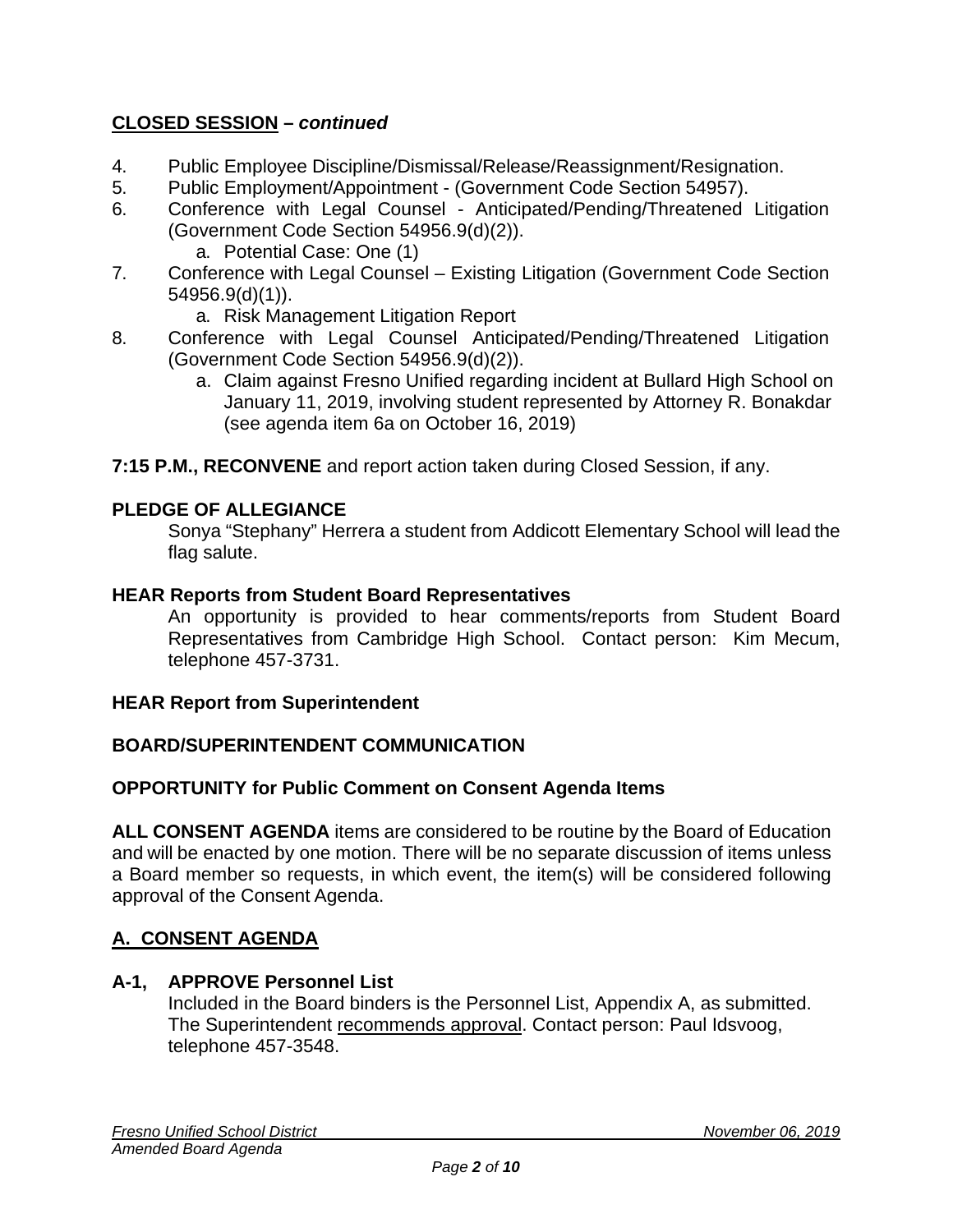### **A-2, ADOPT Findings of Fact and Recommendations of District Administrative Board**

The Board of Education received and considered the Findings of Fact and Recommendations of District Administrative Panels resulting from hearings on expulsion and readmittance cases conducted during the period since the October 16, 2019 Regular Board meeting. The Superintendent recommends adoption. Contact person: Kim Mecum, telephone 457-3731.

### **A-3, APPROVE Minutes from Prior Meeting**

Included in the Board binders are the draft minutes for the October 16, 2019 Regular Meeting. The Superintendent recommends approval. Contact person: Robert G. Nelson, telephone 457-3884.

#### **A-4, ADOPT Resolution No. 19-23 Advocating for College Access, Success and Equity for all Fresno Unified School District Graduates**

Adoption of this resolution formally opposes the passage and adoption of a CSU proposal to change its freshman eligibility requirements to add a fourth year of math/quantitative reasoning and urges the CSU Board of Trustees to vote against such a proposal that would further intensify access challenges for Fresno Unified School District graduates. The resolution will be available on, or before, November 1, 2019. The Superintendent recommends approval. Fiscal Impact: There is no fiscal impact to the district at this time. Contact person: David Chavez, telephone 457-3566.

### **A-5, APPROVE Amendment No. 1 to Superintendent Robert G. Nelson's Employment Agreement Effective July 1, 2019**

An Oral Report on Superintendent's salary and benefits is included for the Board President to present in open session as required by Government Code section 54953(c)(3). Also included for the Board's consideration and approval is Amendment No. 1 to the Superintendent's Employment Agreement which shall be effective commencing November 7, 2019 and continuing through June 30, 2023, unless otherwise modified pursuant to law and/or the terms of the Superintendent's Employment Agreement. Amendment No. 1 further provides that any increase in Superintendent's salary shall be effective the first day of the month following his receipt of a positive evaluation and in recognition of his 25 years of service to the District, the Superintendent's salary shall be subject to a career increment of 7.5% which is consistent with the career increment applicable to all other management employees in the District, i.e. 0.75% each year from the 11th to 20th year to a total of 7.5% at the 20th year and thereafter. Costs will be noted in the terms of Amendment No. 1 to the Superintendent's Employment Agreement, which shall be available for review in the Board of Education Office on, or before November 1, 2019. The Board President recommends approval. Fiscal impact: Noted in the terms of Amendment No. 1 to the Superintendent's Employment Agreement. Contact person: David Chavez, Telephone 457-3566.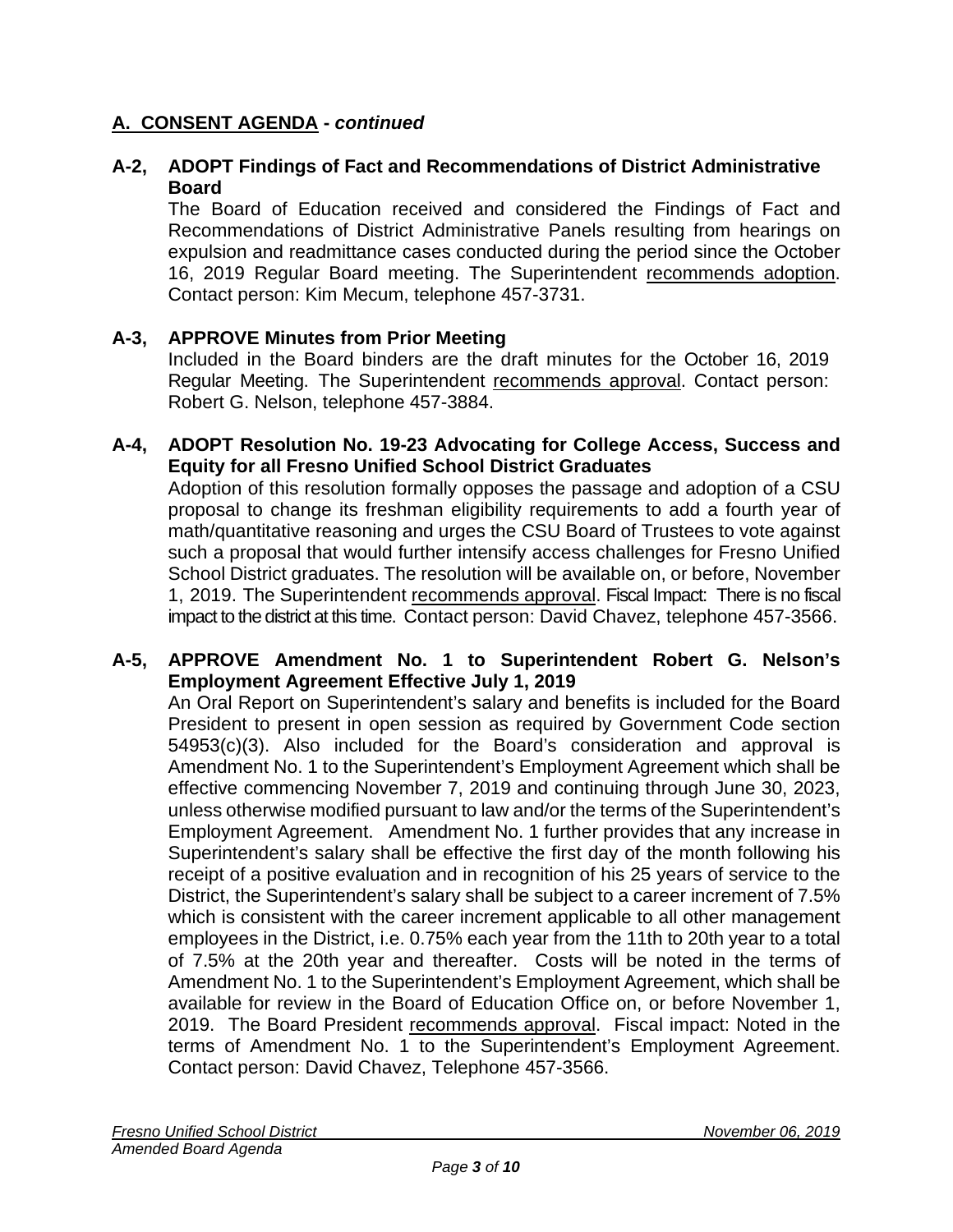#### **A-6, APPROVE Amendment to Deputy Superintendent for Administrative Services/Chief Financial Officer's Employment Agreement effective November 7, 2019**

An Oral Report on the Deputy Superintendent/CFO's salary and benefits as required by Government Code section 54953(c)(3) is included for presentation in open session. Also included for the Board's consideration and approval is an Amendment to the Deputy Superintendent/CFO Employment Agreement providing that effective November 7, 2019, the Deputy Superintendent/CFO's salary shall be subject to a career increment which is consistent with the career increment applicable to all other management employees in the District, i.e. 0.75% each year from the 11<sup>th</sup> to 20<sup>th</sup> year to a total of 7.5% at the 20<sup>th</sup> year and thereafter (Currently in the 20th year of service so 7.5% as on November 7, 2019). Costs will be noted in the terms of the Amendment to the Deputy Superintendent/CFO's Employment Agreement, which shall be available for review in the Board of Education Office on, or before November 1, 2019. The Superintendent recommends approval. Fiscal impact: Noted in the terms of the Amendment to the Deputy Superintendent/CFO's Employment Agreement. Contact person: David Chavez, Telephone 457-3566.

#### **A-7, APPROVE Amendment to Chief of Human Resources/Labor Relations Employment Agreement effective November 7, 2019**

An Oral Report on the Chief of Human Resources/Labor Relations' salary and benefits as required by Government Code section 54953(c)(3) is included for presentation in open session. Also included for the Board's consideration and approval is an Amendment to the Chief of Human Resources/Labor Relations' Employment Agreement providing that effective November 7, 2019, the Chief of Human Resources/Labor Relations' salary shall be subject to a career increment which is consistent with the career increment applicable to all other management employees in the District, i.e. 0.75% each year from the 11<sup>th</sup> to 20<sup>th</sup> year to a total of  $7.5\%$  at the 20<sup>th</sup> year and thereafter (Currently in the 12<sup>th</sup> year of service so 1.5% as on November 7, 2019). Costs will be noted in the terms of the Amendment to the Chief of Human Resources/Labor Relations' Employment Agreement, which shall be available for review in the Board of Education Office on, or before November 1, 2019. The Superintendent recommends approval. Fiscal impact: Noted in the terms of the Amendment to the Chief of Human Resources/Labor Relations' Employment Agreement. Contact person: David Chavez, Telephone 457-3566.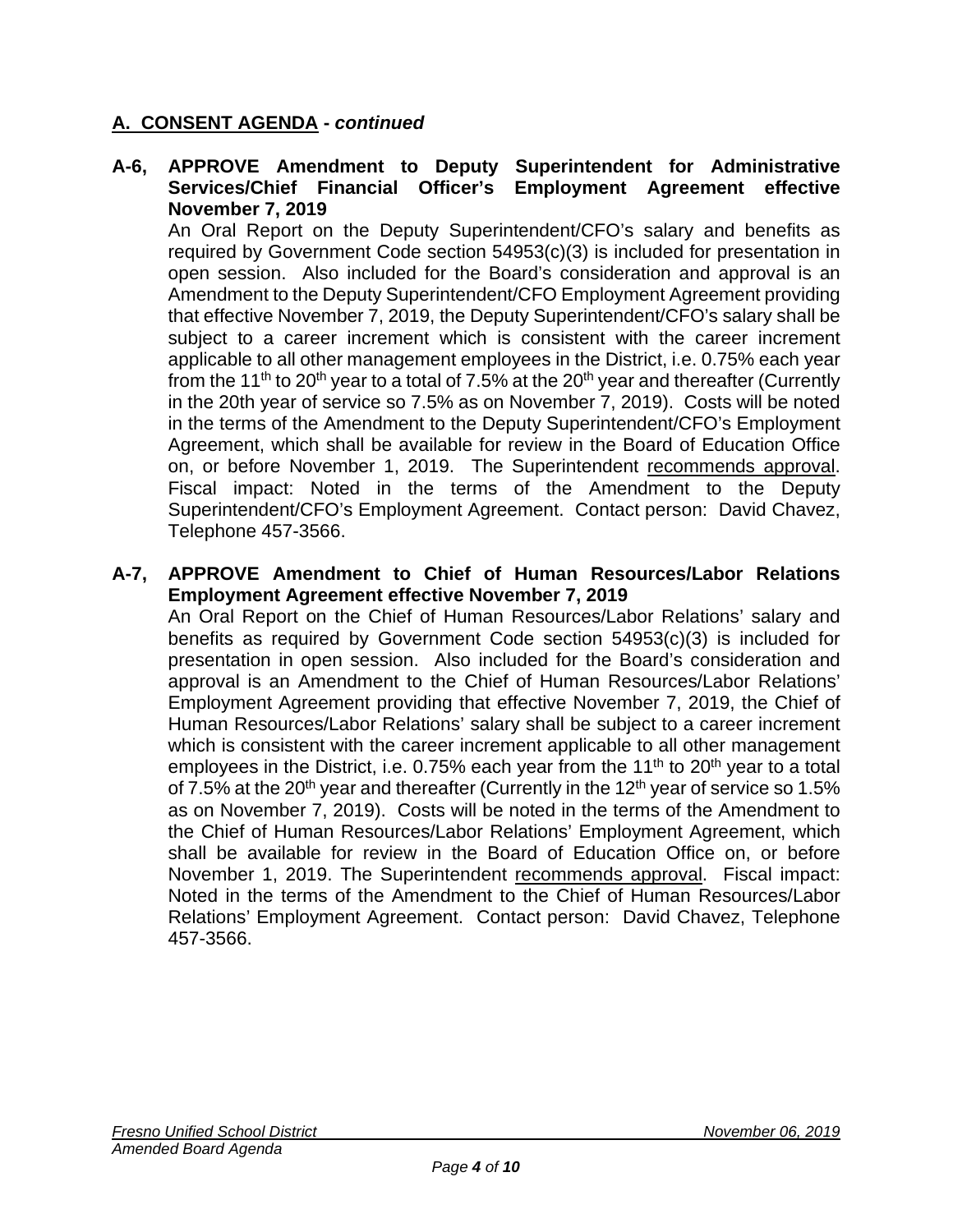### **A-8, APPROVE Addendum to Independent Contractor Services Agreement with Goodfellow Occupational Therapy**

Included in the Board binders is an addendum with Goodfellow Occupational Therapy in the amount of \$212,800. This addendum will provide an additional two FTE Occupational Therapists which is necessary due to vacancies in this hard to fill position. Goodfellow Occupational Therapy currently has an approved Independent Contractor Services Agreement with Fresno Unified School District in the amount of \$1,053,500, executed on June 12, 2019 as part of the annual agreement process. Superintendent recommends approval. Fiscal impact: Fiscal impact to the district is in the amount of \$212,800. Contact person: Kim Mecum, telephone 457-3731.

### **A-9, APPROVE Agreement with Guevara Arts and Leadership**

Included in the Board binders is an agreement between Guevara Arts and Leadership and Baird Middle School. Guevara Arts and Leadership has provided excellent services to Baird Middle School for the past several years in the following areas: academic support for Response to Intervention, English Learner students, Alliance students and parents to promote academic achievement and reduce disproportionality. In addition, they provide ongoing translation services for all school communication. Guevara Arts and Leadership also provides parent workshops, afterschool tutoring, and summer intervention. The Superintendent recommends approval. Fiscal impact: Sufficient funds in the amount of \$68,000 are available in Baird school site budget. Contact person: Kim Mecum, telephone 457-3731.

### **A-10, APPROVE Award of Bid 20-04, Ahwahnee Middle School Interior Lighting Upgrade**

Included in the Board Binders is information on Bid 20-04, to upgrade interior lighting at Ahwahnee Middle School. The project provides for purchase and installation of updated LED lighting fixtures throughout the campus including classrooms, library, multi-purpose room, gymnasium and administration office. The project is recommended based on equipment failure and repair history of existing fixtures, and will result in utility cost savings. Staff recommends award to the lowest responsive, responsible bidder: Clear Blue Energy Corp. (San Diego, California) \$282,632 The Superintendent recommends approval. Fiscal impact: \$282,632 is available in the Measure Q/X Fund (deferred maintenance). Contact person: Karin Temple, telephone 457-3134.

### **A-11, APPROVE Lightbox Collaborative, LLC Independent Contractor Services Agreement**

Approval is requested for the Independent Contractor Services Agreement between FUSD Early Learning Department and Lightbox Collaborative, LLC.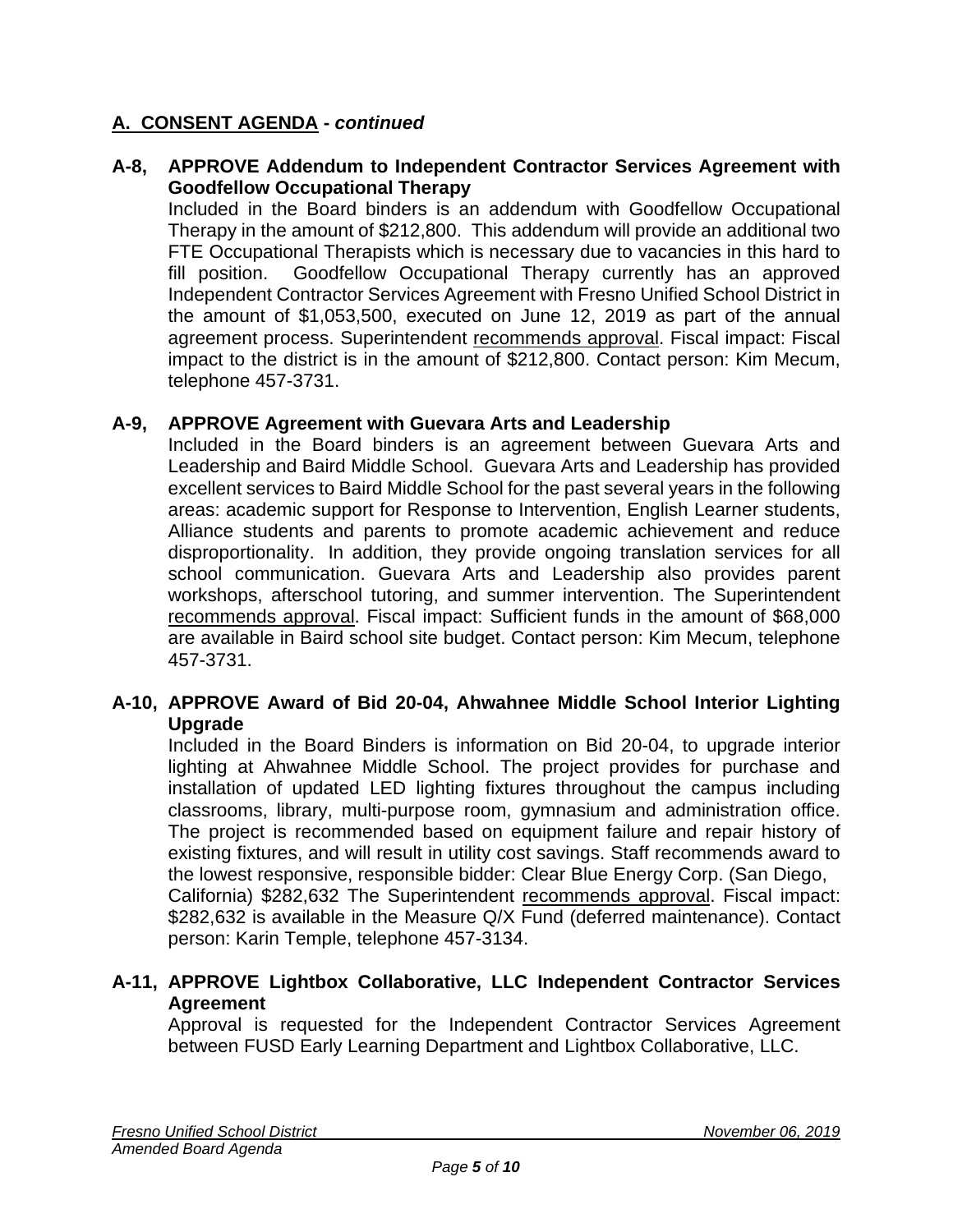The Superintendent recommends approval. Fiscal impact: Logo, style guide, and project management will cost \$12,000.00. Binder and production management will cost \$15,000.00 for a total of \$27,000.00. The Language Learning Project (LLP) Grant will be funding this contract. Contact Person: Lindsay Sanders, telephone 457-3471.

### **A-12, APPROVE Positions and Adopt Job Descriptions for Laborer – Filter Changer, Laborer – Maintenance, Equipment Operator I, and Equipment Operator II.**

Included in the board binders are the following:

- 1. The job description of Laborer HVAC/Filter Changer (formerly Maintenance Worker I & Maintenance Worker II).
- 2. The job description of Laborer Maintenance (formerly Maintenance Worker I & Maintenance Worker II).
- 3. The job description of Equipment Operator I (Formerly Maintenance Worker II).
- 4. The job description of Equipment Operator II (formerly Maintenance Worker III & Maintenance Worker IV).

The Maintenance Unit has evolved over time due to changes in technology and an emphasis on resource conservation and district growth. These positions reflect the need to focus on more specific areas of maintenance duties and applicable license requirements. The Superintendent recommends approval. Fiscal impact: Sufficient funds in the amount of \$206,000 are available in the Maintenance Department budget. Contact Person: Paul Idsvoog, telephone 457-3593.

### **A-13, APPROVE PPL Studio, LLC Independent Contractor Services Agreement**

Approval is requested for the Independent Contractor Services Agreement between FUSD Early Learning Department and PPL Studio, LLC. The Superintendent recommends approval. Fiscal Impact: Video projects associated with this contract will cost \$22,500.00. Website development projects will cost \$5,000.00 for a total of \$27,500.00. The Language Learning Project (LLP) grant will be funding this contract. Contact Person: Lindsay Sanders, telephone 457- 3471.

### **A-14, APPROVE Provisional Internship Permits**

Provisional Internship Permit (PIP) recommendations to rehire or hire upon Board The Superintendent recommends approval. Fiscal impact: There is no fiscal impact to the district at this time. Contact person: Paul Idsvoog, telephone 457-3593.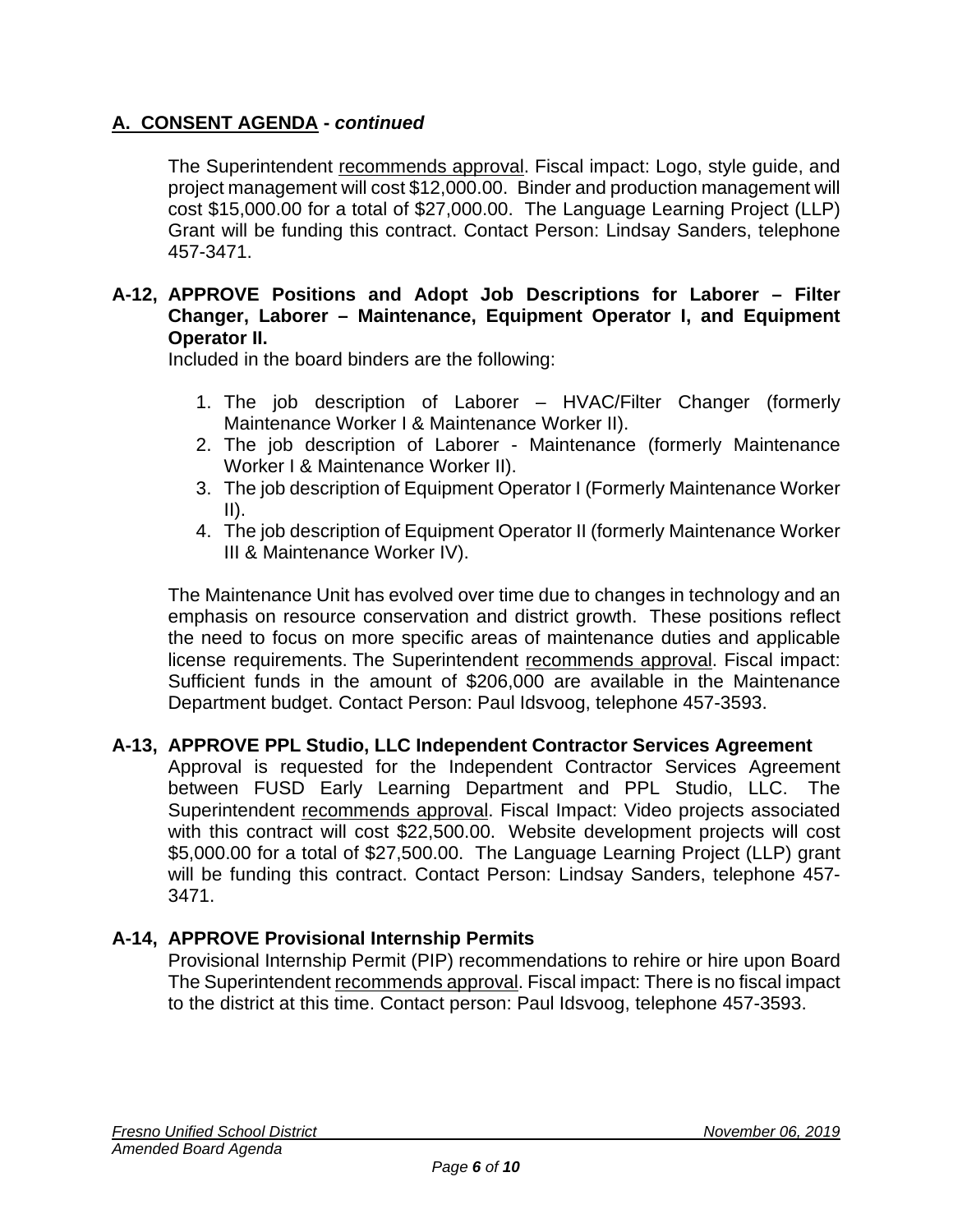### **A-15, RATIFY Agreement with Hewlett Foundation**

Ratification is requested for a grant agreement letter for support of a California school district-community partnership initiative. The grant will be paid in one installment. The Superintendent recommends ratification. The Superintendent recommends ratification. Fiscal impact: There is no fiscal impact to the district at this time. Contact person: Kim Mecum, telephone 457-3731.

### **A-16, RATIFY Grant Funds for the 2019 Teacher Quality Partnership**

Ratification is requested for a grant application to and acceptance of an award from the Department of Education for the 2019 Teacher Quality Partnership. The Fresno Unified Teacher Development department proposes the development of a new Teacher Residency program to support teacher candidates in earning a teaching credential in partnership with National University. The \$5.6 million grant proposes to enroll 150 candidates over the five project years in multiple subject and special education pathways. Enrolled residents commit to work in multiple subject or special education settings for a minimum of four years after the candidate obtains their preliminary credential. The Superintendent recommends ratification. Fiscal impact: The grant award is \$5,600,000 over the five project years. Contact person: Kim Mecum, telephone 457-3731.

#### **A-17, RATIFY Renewal Agreement with County of Fresno for Deputy Probation Officers at High Schools**

Included in the Board binders is an agreement with the County of Fresno, Probation Department to provide nine Deputy Probation Officers at Bullard, Cambridge, DeWolf, Edison, Fresno, Hoover, McLane, Phoenix, Roosevelt and Sunnyside high schools to supervise students on probation. The term of the agreement is one year (July 1, 2019-June 30, 2020) with the option to administratively extend for four additional one-year periods. Previous agreements were for one-year periods only.

The Board is requested to ratify the agreement as services have been provided since the beginning of the school year while staff worked with the Probation Department to develop the updated terms. The Superintendent recommends ratification. Fiscal impact: \$337,500 is available in the general fund. Contact person: Karin Temple, telephone 457-3134.

### **A-18, RATIFY Purchase Orders from August 1, 2019 through August 31, 2019 – Primary Report**

Included in the Board binders is information on purchase orders issued from August 1, 2019 through August 31, 2019. Two agenda items are presented to ratify purchase orders. The first item includes the Primary Report with all purchase orders issued during the reported dates with the exception of those that may present a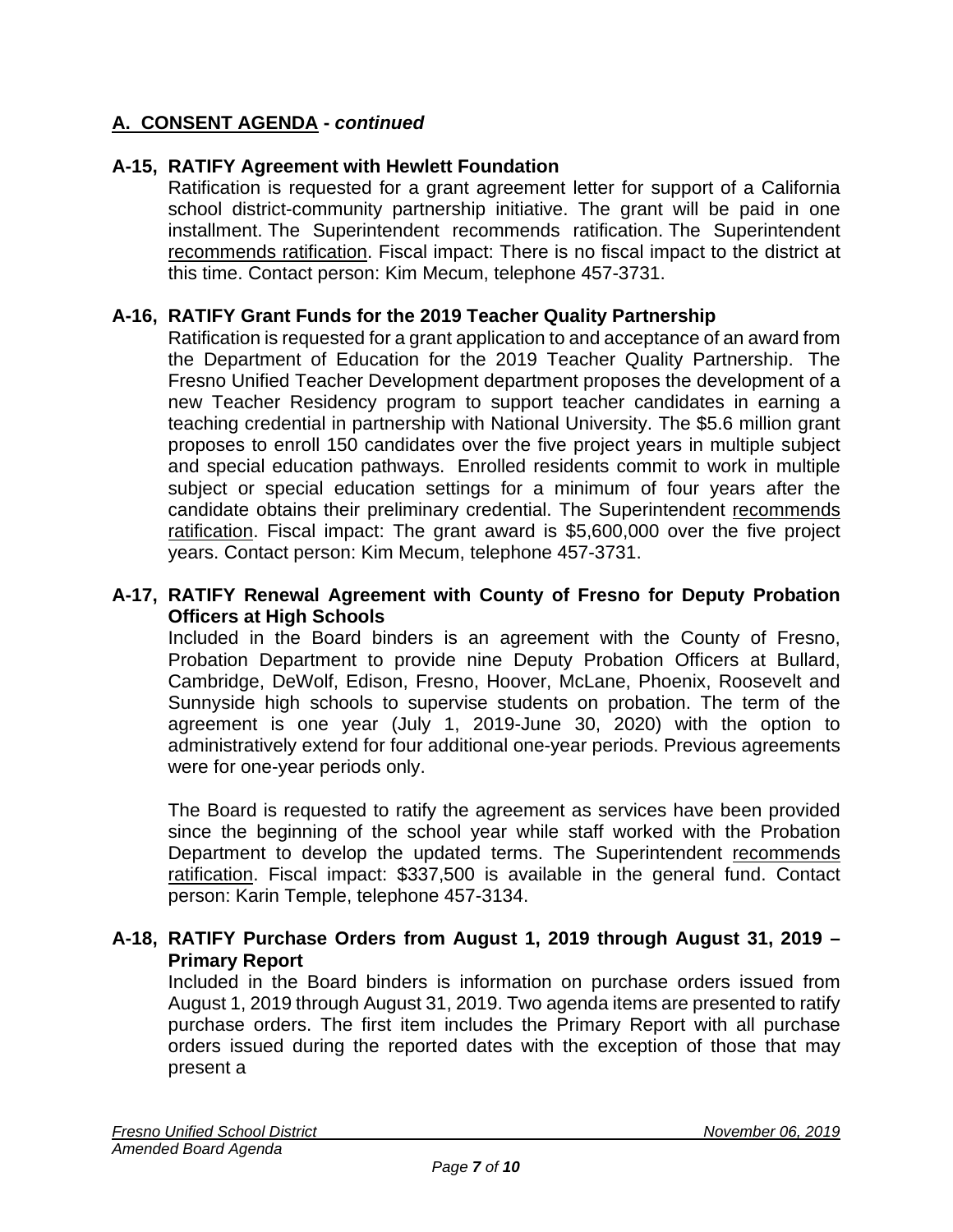potential conflict of interest for an individual Board member. All remaining purchase orders are in the Supplemental Report and presented as a second agenda item. The Superintendent recommends ratification. Fiscal impact: Funding is noted on the attached pages. Contact person: Karin Temple, telephone 457-3134.

### **A-19, RATIFY Purchase Orders from August 1, 2019 through August 31, 2019 – Supplemental Report**

Included in the Board binders is information on purchase orders issued from August 1, 2019 through August 31, 2019. Two agenda items are presented to ratify purchase orders. The first item includes the Primary Report with all purchase orders issued during the reported dates with the exception of those that may present a potential conflict of interest for an individual Board member. All remaining purchase orders are in the Supplemental Report and presented as a second agenda item. The Superintendent recommends ratification. Fiscal impact: Funding is noted on the attached pages. Contact person: Karin Temple, telephone 457-3134.

### **END OF CONSENT AGENDA (ROLL CALL VOTE)**

### **UNSCHEDULED ORAL COMMUNICATIONS**

Individuals who wish to address the Board on topics within the Board's subject matter jurisdiction, but **not** listed on this agenda may do so at this time. If you wish to address the Board on a specific item that is listed on the agenda, you should do so when that specific item is called.

While all time limitations are at the discretion of the Board President, generally members of the public will be limited to a maximum of three (3) minutes per speaker for a total of thirty (30) minutes of public comment as designated on this agenda. Any individual who has not had an opportunity to address the Board during this initial thirty (30) minute period may do so at the end of the meeting after the Board has addressed all remaining items on this agenda. Without taking action and only as expressly permitted by Board Bylaw 9323, Board members may ask questions, make brief announcements, or provide a brief response to statements presented by the public about topics raised in unscheduled oral communications. Board members must be recognized by the President in order to speak and will generally be limited to no more than one (1) minute each for this purpose. The Board President shall have the discretion to further limit Board members' opportunity to speak on topics raised in unscheduled oral communications to ensure the orderly and efficient conduct of District business.

Members of the public with questions on school district issues may submit them in writing. The Board will automatically refer to the Superintendent any formal requests that are brought before them at this time. The appropriate staff member will furnish answers to questions.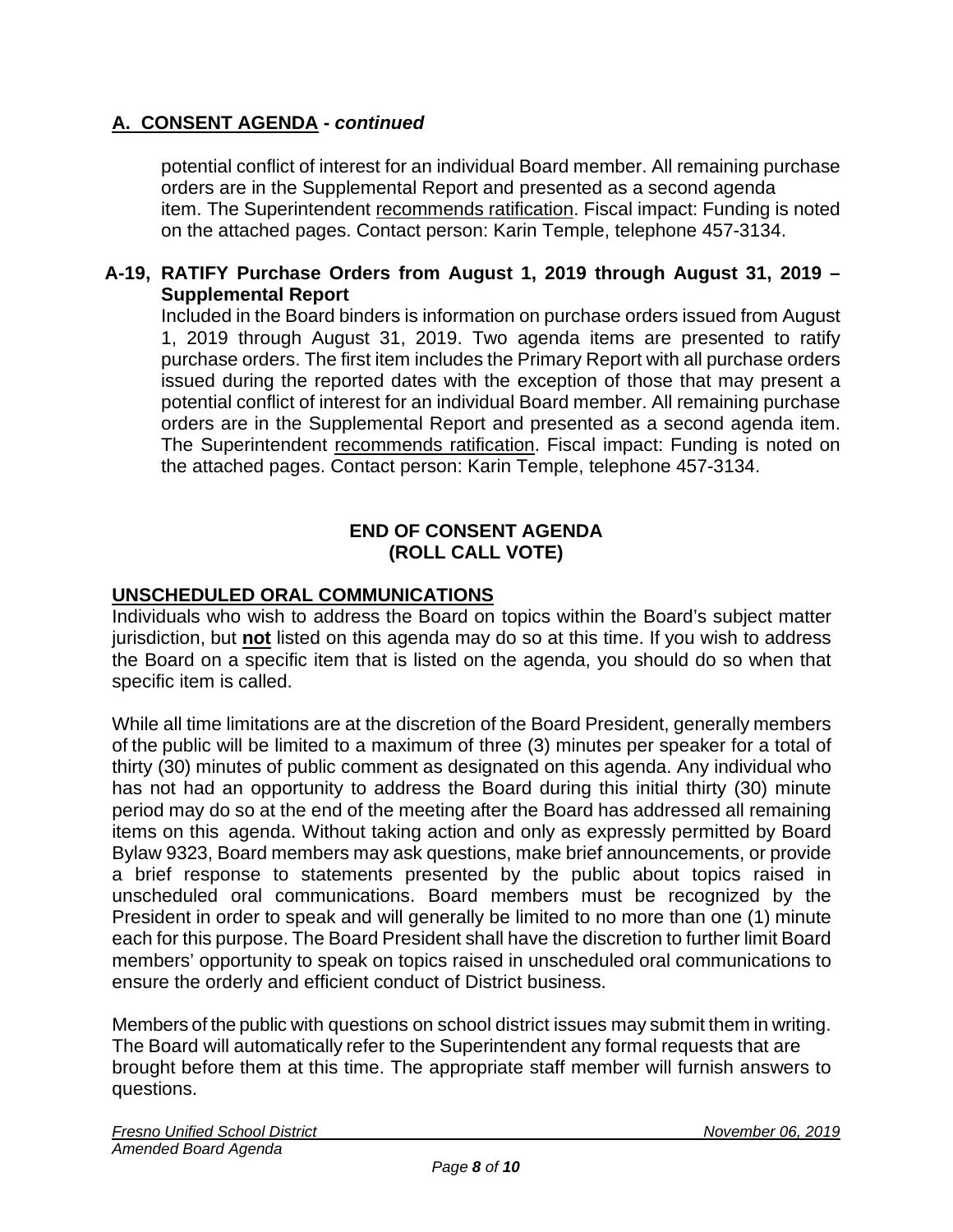# **B. CONFERENCE/DISCUSSION AGENDA**

# **8:00 P.M.**

### **B-20, PRESENT and DISCUSS Results of Secondary Community Survey Regarding Potential 2020 Bond Measure**

Staff will present for discussion results of the secondary community survey conducted by Fairbank, Maslin, Maullin, Metz and Associates to gauge voter interest in a potential 2020 bond measure to support continued school facility improvements. The survey includes questions about higher bond amounts than in the original (August) survey, the State bond measure on the March 2020 ballot, and use of potential bond funding to improve Fresno Unified schools. Fiscal impact: There is no fiscal impact to the district at this time. Contact person: Karin Temple, telephone 457-3134

# **8:15 P.M.**

# **B-21**, **PRESENT and DISCUSS Potential 2020 Bond Investment Priorities**

Staff will present for discussion school facility improvement projects that could be funded by a potential 2020 bond measure. An updated *Measure X Priority Projects and Potential Projects Tracking Log* will be provided prior to the Board meeting, with a new section titled "Additional Project Priorities Identified for Potential 2020 Bond." The new section will follow the existing sections on the Tracking Log "Recommended Priority Projects," and "Other Projects – Grouped by High School Region." Future project implementation will depend on project definition and scoping, funding availability and Board approval. Fiscal impact: There is no fiscal impact to the district at this time. Contact person: Karin Temple, telephone 457- 3134.

### **8:45 P.M.**

### **B-22**, **PRESENT and DISCUSS Special Education Investment Update**

Staff will present an overview of the "Improving Special Education Services in the Fresno Unified School District" – Investment Update. These updates are aligned to the recommendations from the Council of the Great City Schools Improving Special Education Services in the Fresno Unified School District report. Fiscal impact: There is no fiscal impact to the district at this time. Contact person: Kim Mecum, telephone 457-3731.